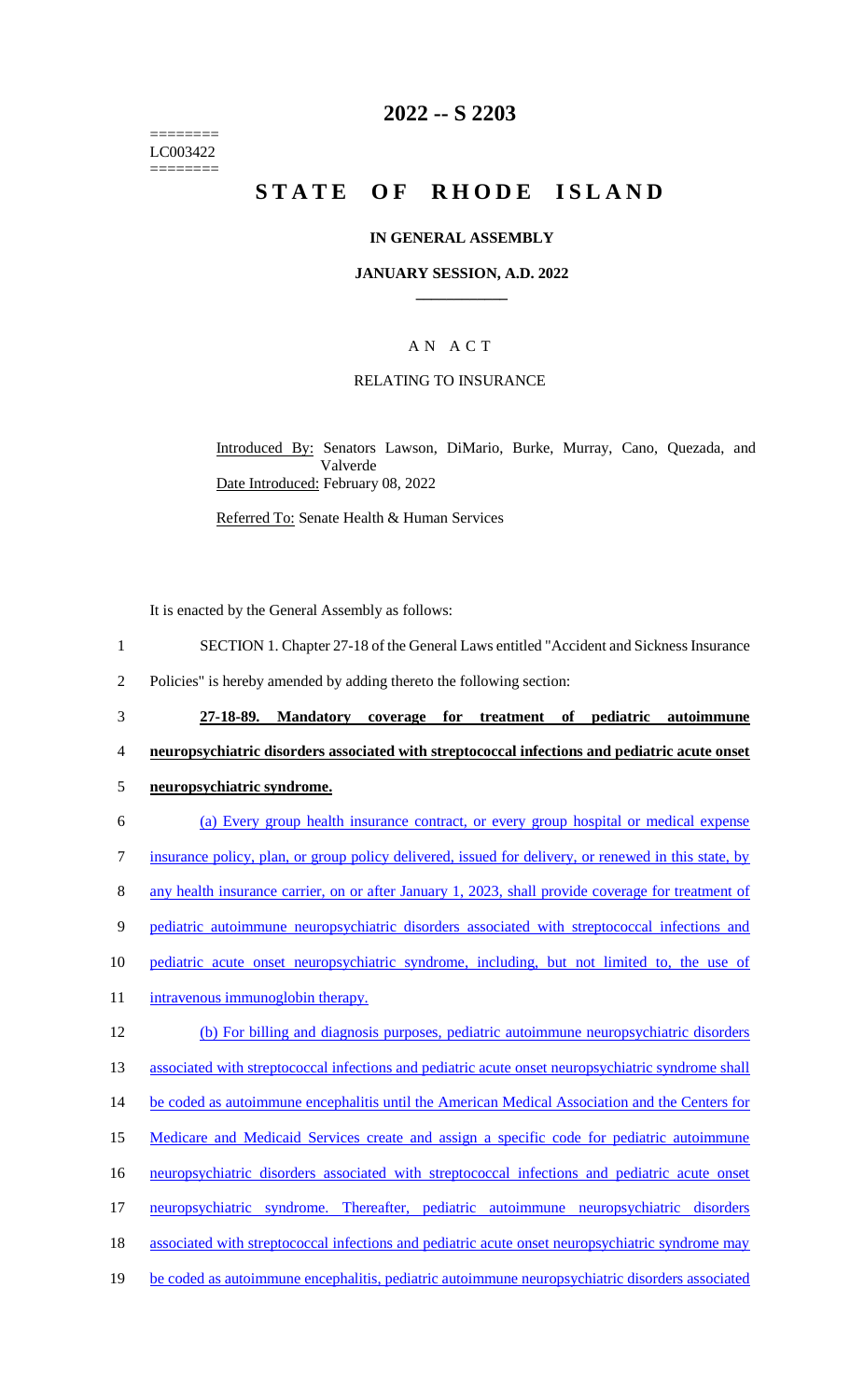1 with streptococcal infections, or pediatric acute onset neuropsychiatric syndrome.

 (c) The health care benefits outlined in this section apply only to services delivered within the state of Rhode Island; provided, that all health insurance carriers shall be required to provide coverage for those benefits mandated by this section outside of the state of Rhode Island where it 5 can be established through a pre-authorization process that the required services are not available in the state of Rhode Island from a provider in the health insurance carrier's network. (d) The office of the health insurance commissioner shall not allow the inclusion of the cost of the benefit coverage provided in this section in the health insurance coverage rates proposed 9 to be charged, or a rating formula proposed to be used, by any health insurance carrier to policy holders. (e) Each health insurance carrier shall collect and provide to the office of the health insurance commissioner, in a form and frequency acceptable to the commissioner, information and 13 data reflecting the costs and the savings of adding the benefit coverage provided in this section. On 14 or before January 1, 2025, the office of the health insurance commissioner shall report to the general assembly a cost-benefit analysis of the implementation of the benefit coverage provided in this 16 section. The intent of this cost-benefit analysis is to determine if adding the benefit coverage provided in this section produces a net savings to health insurance carriers and to policy holders. (f) This section shall sunset and be repealed effective December 31, 2025. SECTION 2. Chapter 27-19 of the General Laws entitled "Nonprofit Hospital Service Corporations" is hereby amended by adding thereto the following section: **27-19-81. Mandatory coverage for treatment of pediatric autoimmune neuropsychiatric disorders associated with streptococcal infections and pediatric acute onset neuropsychiatric syndrome.**  (a) Every group health insurance contract, or every group hospital or medical expense insurance policy, plan, or group policy delivered, issued for delivery, or renewed in this state, by 26 any health insurance carrier, on or after January 1, 2023, shall provide coverage for treatment of pediatric autoimmune neuropsychiatric disorders associated with streptococcal infections and 28 pediatric acute onset neuropsychiatric syndrome, including, but not limited to, the use of

intravenous immunoglobin therapy.

 (b) For billing and diagnosis purposes, pediatric autoimmune neuropsychiatric disorders associated with streptococcal infections and pediatric acute onset neuropsychiatric syndrome shall be coded as autoimmune encephalitis until the American Medical Association and the Centers for Medicare and Medicaid Services create and assign a specific code for pediatric autoimmune neuropsychiatric disorders associated with streptococcal infections and pediatric acute onset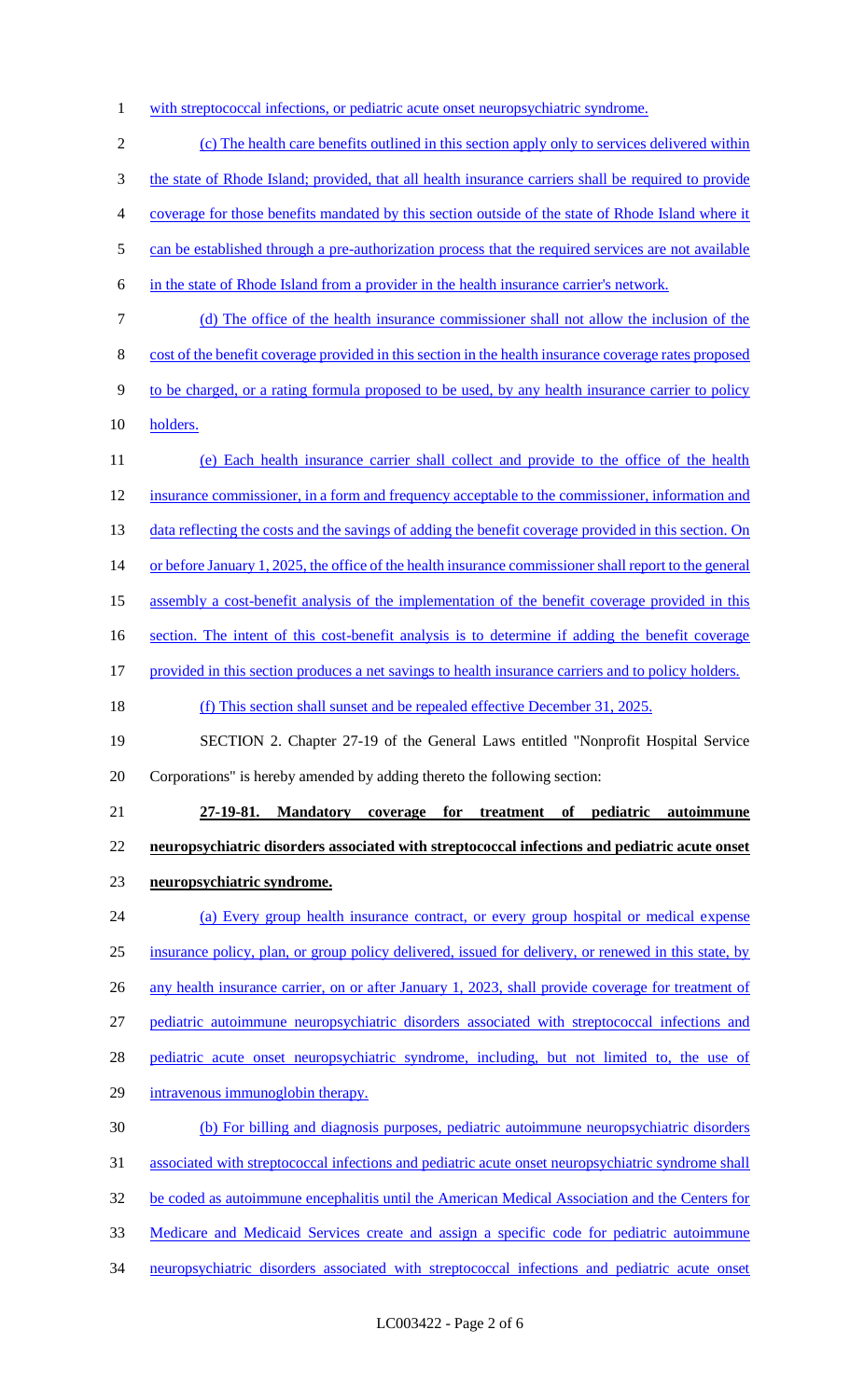neuropsychiatric syndrome. Thereafter, pediatric autoimmune neuropsychiatric disorders 2 associated with streptococcal infections and pediatric acute onset neuropsychiatric syndrome may be coded as autoimmune encephalitis, pediatric autoimmune neuropsychiatric disorders associated with streptococcal infections, or pediatric acute onset neuropsychiatric syndrome. (c) The health care benefits outlined in this section apply only to services delivered within the state of Rhode Island; provided, that all health insurance carriers shall be required to provide coverage for those benefits mandated by this section outside of the state of Rhode Island where it can be established through a pre-authorization process that the required services are not available in the state of Rhode Island from a provider in the health insurance carrier's network. (d) The office of the health insurance commissioner shall not allow the inclusion of the 11 cost of the benefit coverage provided in this section in the health insurance coverage rates proposed 12 to be charged, or a rating formula proposed to be used, by any health insurance carrier to policy holders. (e) Each health insurance carrier shall collect and provide to the office of the health insurance commissioner, in a form and frequency acceptable to the commissioner, information and 16 data reflecting the costs and the savings of adding the benefit coverage provided in this section. On 17 or before January 1, 2025, the office of the health insurance commissioner shall report to the general 18 assembly a cost-benefit analysis of the implementation of the benefit coverage provided in this 19 section. The intent of this cost-benefit analysis is to determine if adding the benefit coverage 20 provided in this section produces a net savings to health insurance carriers and to policy holders. (f) This section shall sunset and be repealed effective December 31, 2025. SECTION 3. Chapter 27-20 of the General Laws entitled "Nonprofit Medical Service Corporations" is hereby amended by adding thereto the following section: **27-20-77. Mandatory coverage for treatment of pediatric autoimmune neuropsychiatric disorders associated with streptococcal infections and pediatric acute onset neuropsychiatric syndrome.**  (a) Every group health insurance contract, or every group hospital or medical expense insurance policy, plan, or group policy delivered, issued for delivery, or renewed in this state, by 29 any health insurance carrier, on or after January 1, 2023, shall provide coverage for treatment of pediatric autoimmune neuropsychiatric disorders associated with streptococcal infections and pediatric acute onset neuropsychiatric syndrome, including, but not limited to, the use of intravenous immunoglobin therapy. (b) For billing and diagnosis purposes, pediatric autoimmune neuropsychiatric disorders

associated with streptococcal infections and pediatric acute onset neuropsychiatric syndrome shall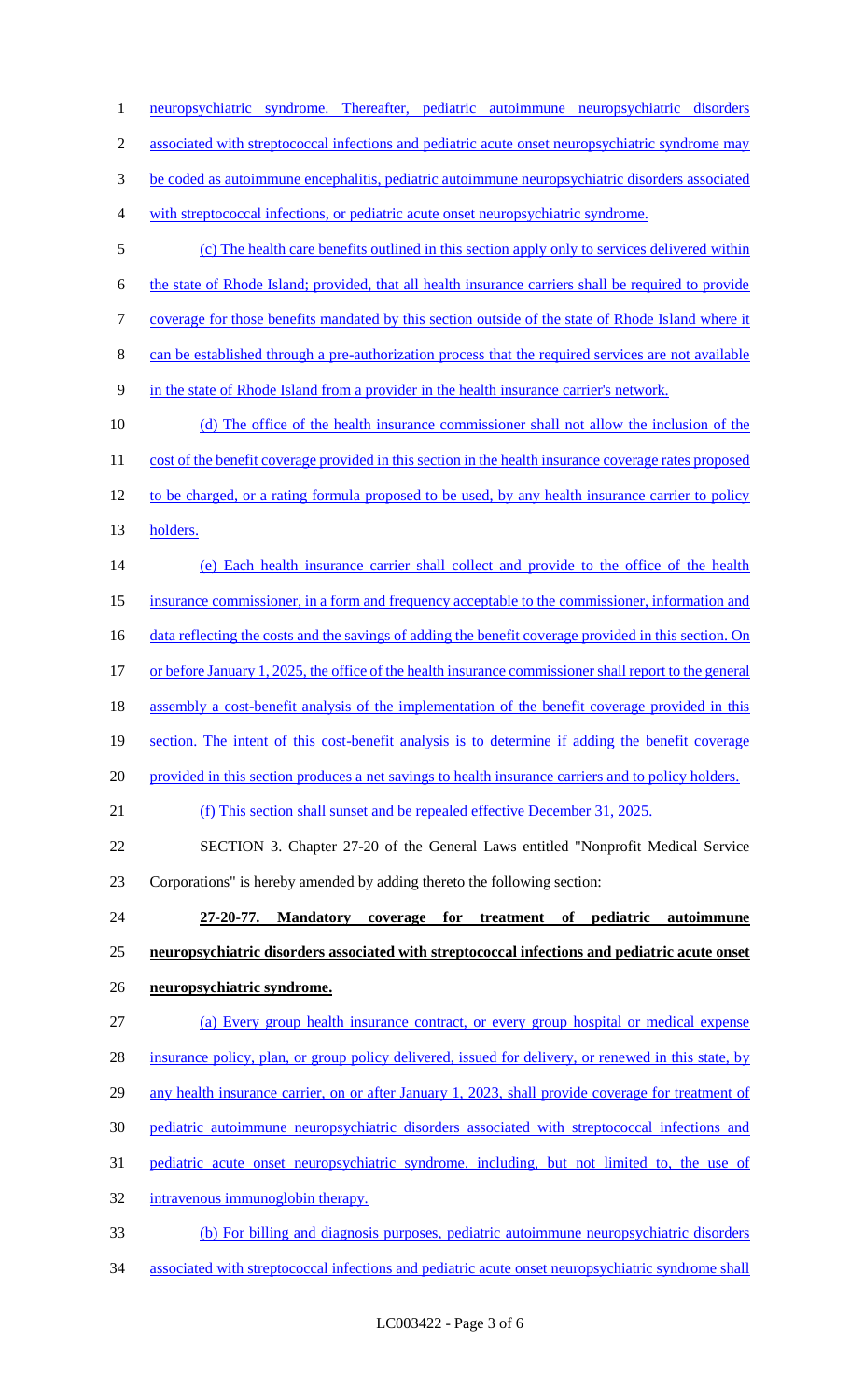1 be coded as autoimmune encephalitis until the American Medical Association and the Centers for Medicare and Medicaid Services create and assign a specific code for pediatric autoimmune neuropsychiatric disorders associated with streptococcal infections and pediatric acute onset neuropsychiatric syndrome. Thereafter, pediatric autoimmune neuropsychiatric disorders 5 associated with streptococcal infections and pediatric acute onset neuropsychiatric syndrome may be coded as autoimmune encephalitis, pediatric autoimmune neuropsychiatric disorders associated with streptococcal infections, or pediatric acute onset neuropsychiatric syndrome. (c) The health care benefits outlined in this section apply only to services delivered within the state of Rhode Island; provided, that all health insurance carriers shall be required to provide coverage for those benefits mandated by this section outside of the state of Rhode Island where it 11 can be established through a pre-authorization process that the required services are not available in the state of Rhode Island from a provider in the health insurance carrier's network. (d) The office of the health insurance commissioner shall not allow the inclusion of the 14 cost of the benefit coverage provided in this section in the health insurance coverage rates proposed 15 to be charged, or a rating formula proposed to be used, by any health insurance carrier to policy holders. (e) Each health insurance carrier shall collect and provide to the office of the health 18 insurance commissioner, in a form and frequency acceptable to the commissioner, information and 19 data reflecting the costs and the savings of adding the benefit coverage provided in this section. On 20 or before January 1, 2025, the office of the health insurance commissioner shall report to the general assembly a cost-benefit analysis of the implementation of the benefit coverage provided in this section. The intent of this cost-benefit analysis is to determine if adding the benefit coverage provided in this section produces a net savings to health insurance carriers and to policy holders. (f) This section shall sunset and be repealed effective December 31, 2025. SECTION 4. Chapter 27-41 of the General Laws entitled "Health Maintenance Organizations" is hereby amended by adding thereto the following section: **27-41-94. Mandatory coverage for treatment of pediatric autoimmune neuropsychiatric disorders associated with streptococcal infections and pediatric acute onset neuropsychiatric syndrome.**  (a) Every group health insurance contract, or every group hospital or medical expense insurance policy, plan, or group policy delivered, issued for delivery, or renewed in this state, by any health insurance carrier, on or after January 1, 2023, shall provide coverage for treatment of pediatric autoimmune neuropsychiatric disorders associated with streptococcal infections and pediatric acute onset neuropsychiatric syndrome, including, but not limited to, the use of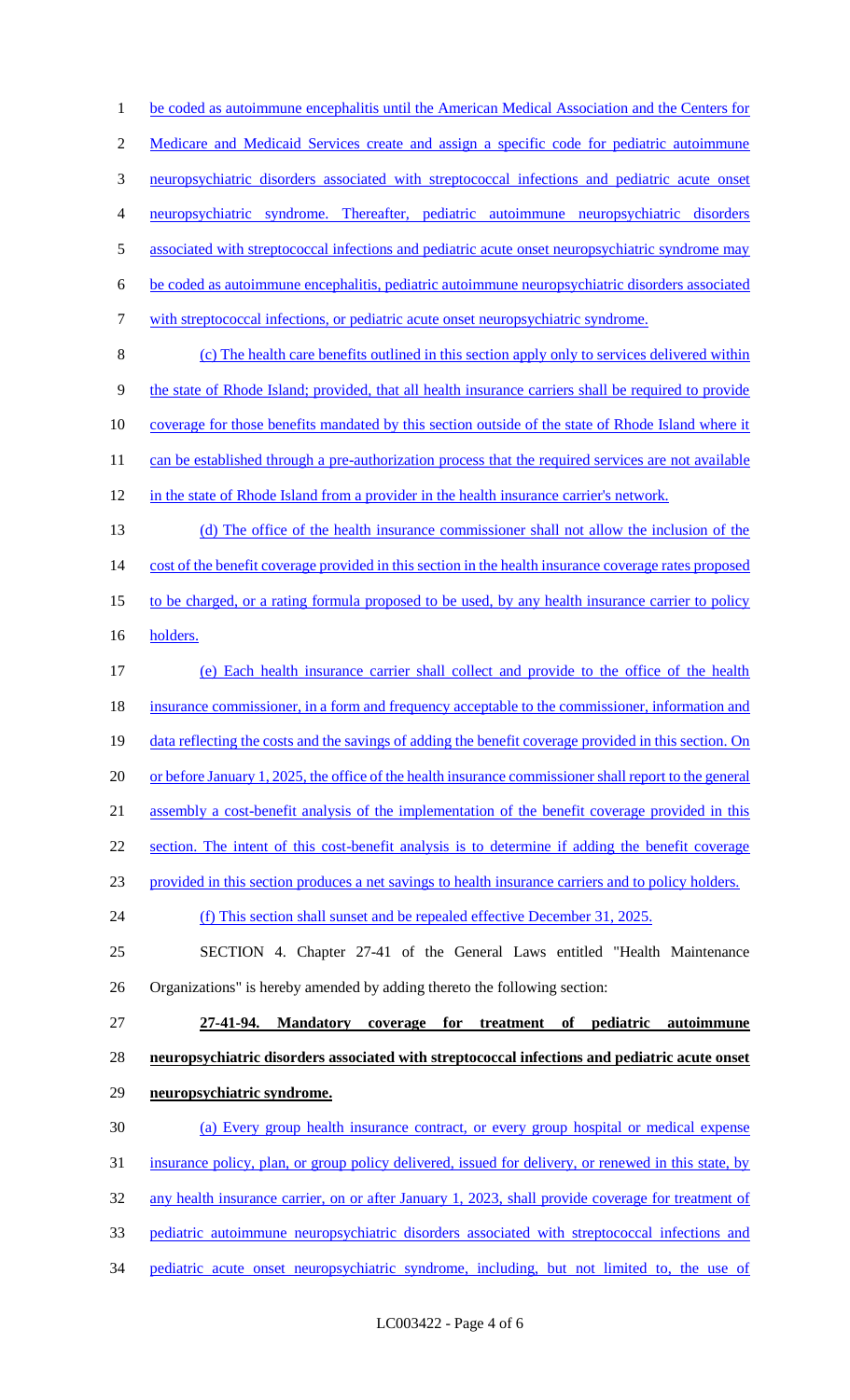1 intravenous immunoglobin therapy.

 (b) For billing and diagnosis purposes, pediatric autoimmune neuropsychiatric disorders associated with streptococcal infections and pediatric acute onset neuropsychiatric syndrome shall be coded as autoimmune encephalitis until the American Medical Association and the Centers for Medicare and Medicaid Services create and assign a specific code for pediatric autoimmune neuropsychiatric disorders associated with streptococcal infections and pediatric acute onset neuropsychiatric syndrome. Thereafter, pediatric autoimmune neuropsychiatric disorders associated with streptococcal infections and pediatric acute onset neuropsychiatric syndrome may be coded as autoimmune encephalitis, pediatric autoimmune neuropsychiatric disorders associated with streptococcal infections, or pediatric acute onset neuropsychiatric syndrome. (c) The health care benefits outlined in this section apply only to services delivered within 12 the state of Rhode Island; provided, that all health insurance carriers shall be required to provide 13 coverage for those benefits mandated by this section outside of the state of Rhode Island where it 14 can be established through a pre-authorization process that the required services are not available 15 in the state of Rhode Island from a provider in the health insurance carrier's network. 16 (d) The office of the health insurance commissioner shall not allow the inclusion of the cost of the benefit coverage provided in this section in the health insurance coverage rates proposed 18 to be charged, or a rating formula proposed to be used, by any health insurance carrier to policy 19 holders. (e) Each health insurance carrier shall collect and provide to the office of the health insurance commissioner, in a form and frequency acceptable to the commissioner, information and 22 data reflecting the costs and the savings of adding the benefit coverage provided in this section. On or before January 1, 2025, the office of the health insurance commissioner shall report to the general 24 assembly a cost-benefit analysis of the implementation of the benefit coverage provided in this section. The intent of this cost-benefit analysis is to determine if adding the benefit coverage 26 provided in this section produces a net savings to health insurance carriers and to policy holders. (f) This section shall sunset and be repealed effective December 31, 2025. SECTION 5. This act shall take effect upon passage.

======== LC003422 ========